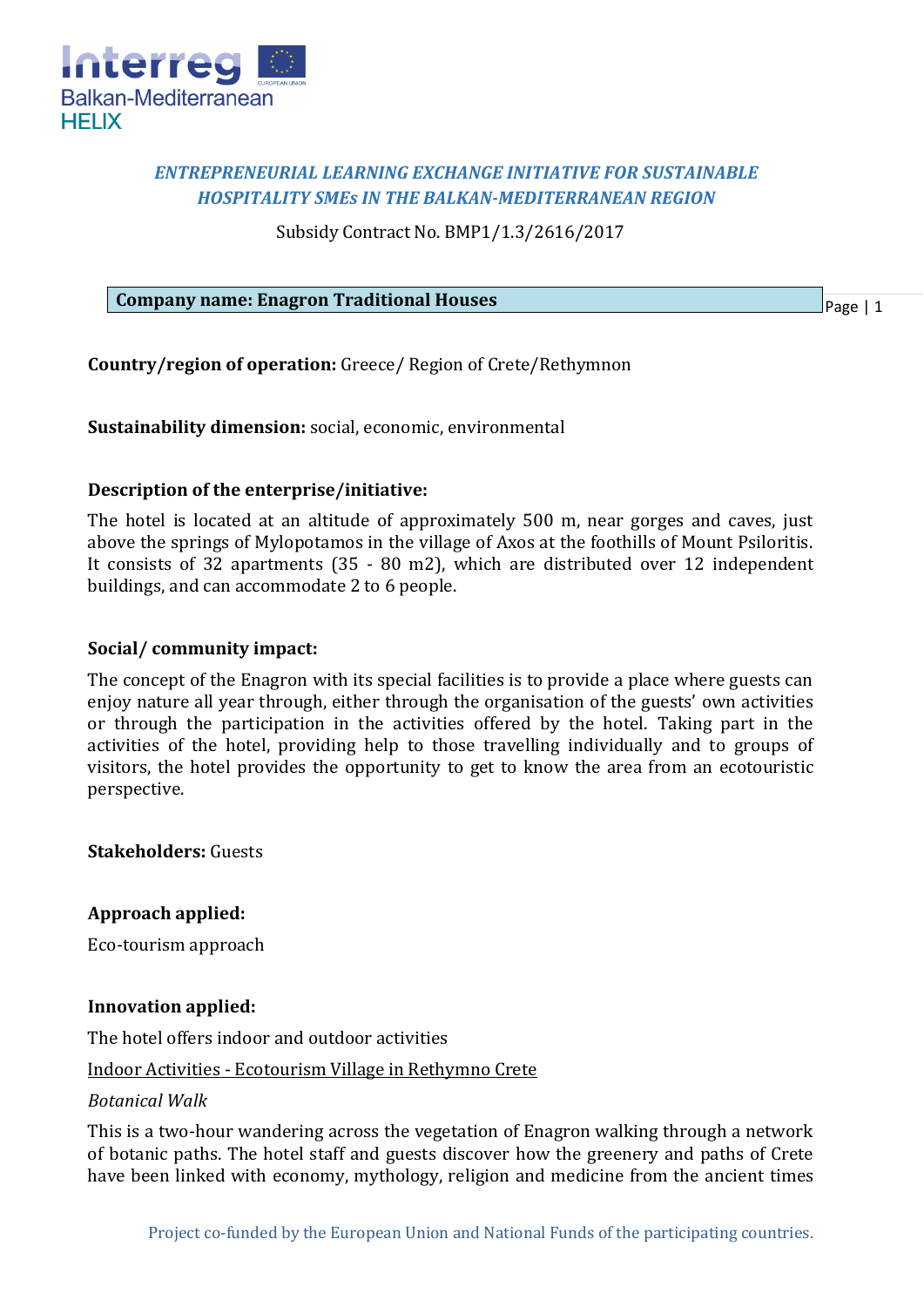

until today. During the walk they can see, touch, smell and even taste different species of the plants that surround Enagron. At the end of the route they drink traditional herbal tea.

## *Traditional Bread and Cheese Making*

Guests learn through simple practical instructions how to make their own traditional bread and cheese.

## *Traditional Cretan Cooking Classes*

Through simple practical lessons guests learn how to prepare some basic dishes of the traditional Cretan diet.

### Οutdoor Αctivities - Ecotours in Crete

*Excursion to the Village of Axos*





*Excursion to the Medieval Monastery of Halepa,* an approximately 7km walking route (in total) within nature accompanied by donkeys and ponies toward the medieval monastery of Halepa.

*Bucolic Excursion to the Shepherd's House*

This is a bucolic excursion in the wild nature of Cretan mountains including a hike up in a dust path which leads up to the mountain where Panoysis,

the Shepherd, keeps his herd next to the mitato (bucolic haze stone building without ioints).

### **Sustainability of the business model:**

The eco-touristic model adopted by the hotel can help improving competitiveness and financial benefits (cost savings, marketing), competitive advantage, legitimation (complying with regulations, regulatory or social compliance), environmental responsibility and enhancing image (Margaryan & Stensland, 2017; Geerts, 2014).

**Key success factors:** Firm infrastructure and management, development of innovative activities, education and training (guests, staff), relations with relevant groups (including connection with local communities and resources), management of tourist attitude and behaviour, capacity for marketing activities (Lee et al, 2011).

Page | 2